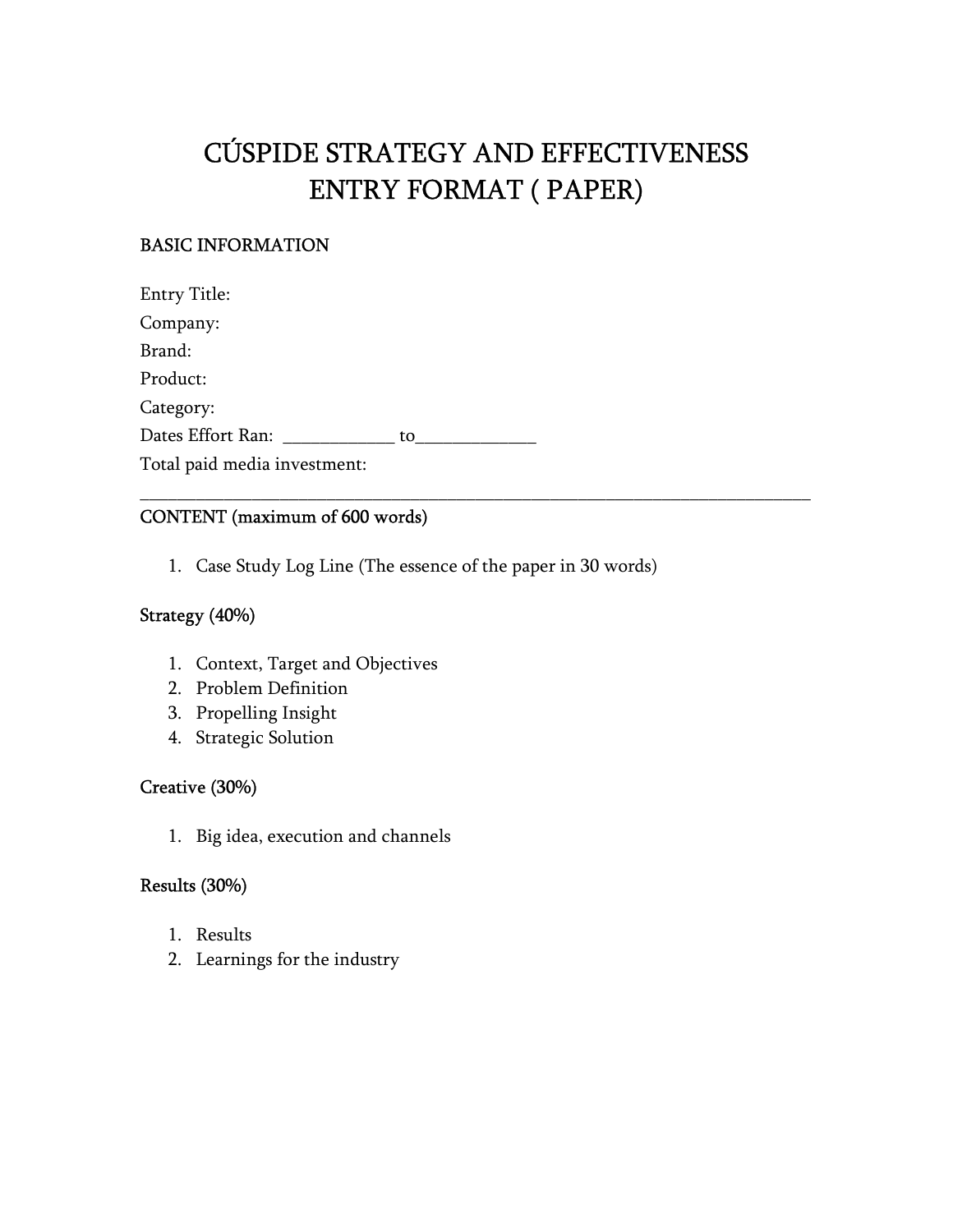## CASE STUDY LOGLINE

State in 30 words or less the absolute essence of the paper. This section intends to create interest and excitement about the story of the case. The logline encapsulates the drama and glory of the brand effort.

# CONTEXT, TARGET, OBJECTIVES, PROBLEM DEFINITION, PROPELLING INSIGHT, STRATEGIC SOLUTIONS

## (40% OF TOTAL SCORE)

## CONTEXT, TARGET AND OBJECTIVES

Describe the market scenario in which this work was conceived. Transport the judges to that moment and make them understand what the brand was facing and the important variables that you considered in the strategy. Define the target audience to whom this work had to influence and clearly state the objectives and KPI's that were set and aimed to meet. Be very specific as to how success was going to be measured. Any piece of data included here must have valid sources. No data sources, no awards.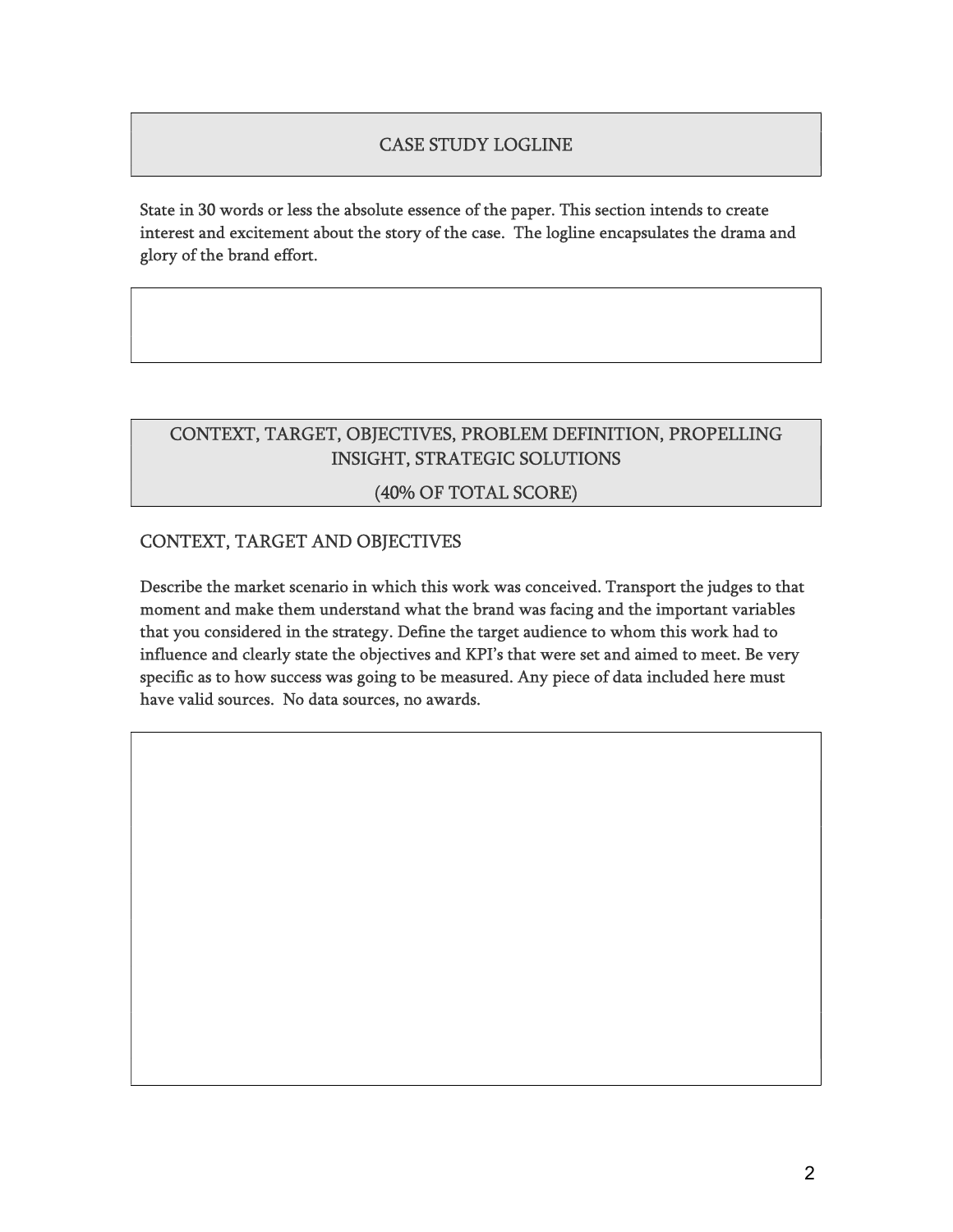#### PROBLEM DEFINITION

In a short sentence, describe the single problem chosen to solve so the brand could achieve the desired results. A great problem definition leads to great solutions.

#### PROPELLING INSIGHT

Describe the most revealing and inspiring discovery you made, the one that propelled the strategic solution. Tell us how you arrived at it and why this was the one you chose to work with.

#### STRATEGIC SOLUTION

Here you need to tell us about the strategic idea that would solve the problem effectively. Describe what clever action needed to be done to solve the problem. This solution set the task for the creative work. A great strategic solution can be expressed in two lines; if you can't, then your strategy is not very good.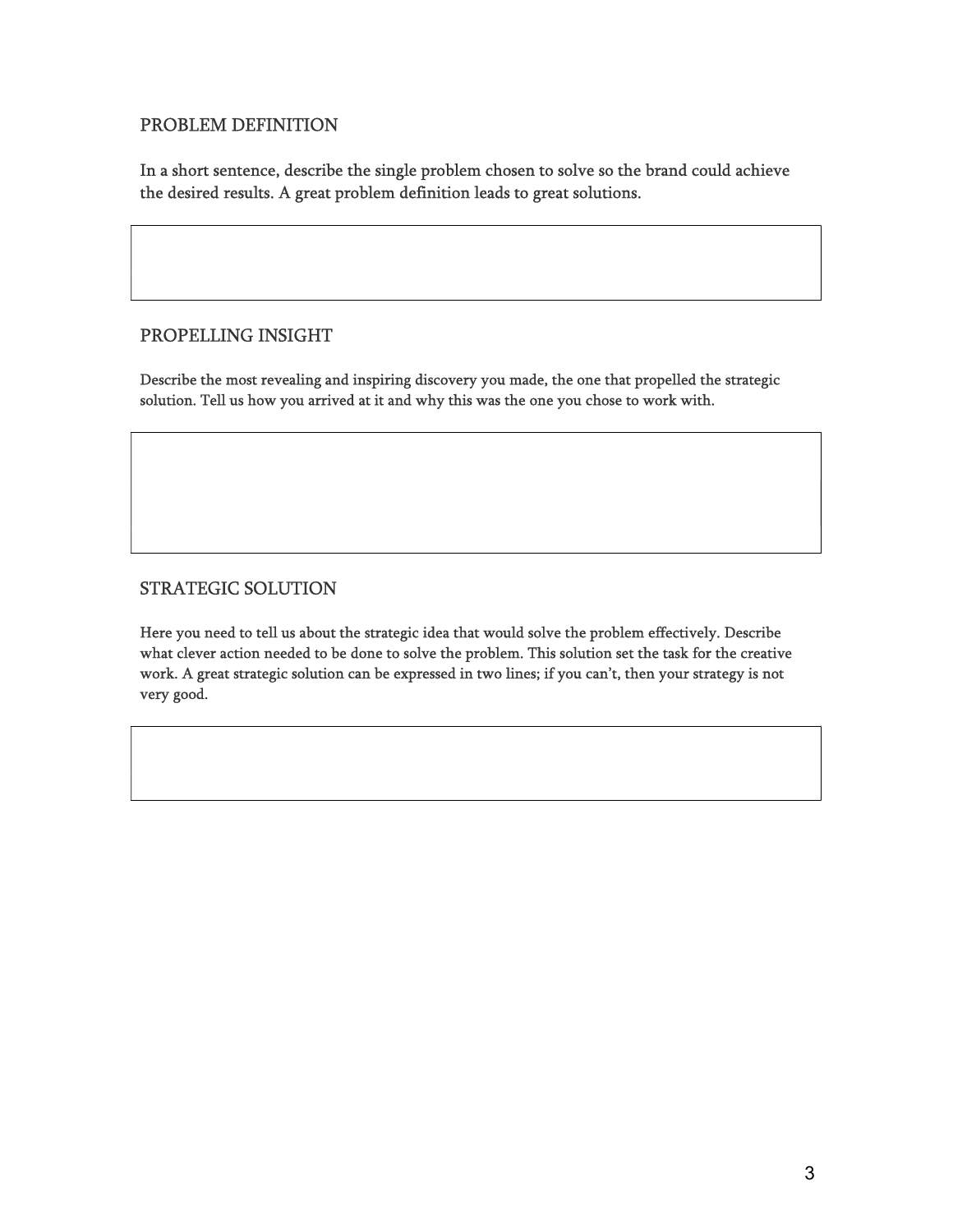#### **CREATIVE**

#### (30% OF TOTAL SCORE)

#### BIG IDEA, EXECUTION AND CHANNELS

Describe in one sentence the big idea and then tell us only the most important things we need to know about the execution so we have a clear understanding and appreciation of how the idea was brought to life and the communication channels and resources in which it was delivered.

## RESULTS

#### (30% OF TOTAL SCORE)

#### RESULTS

Remember those goals and metrics you set at the beginning of the paper? Now you have to show us the numbers that tell a story of success. These results must be absolutely coherent and in sync with the objectives previously set. These results must have verifiable sources otherwise the entry it will be disqualified.